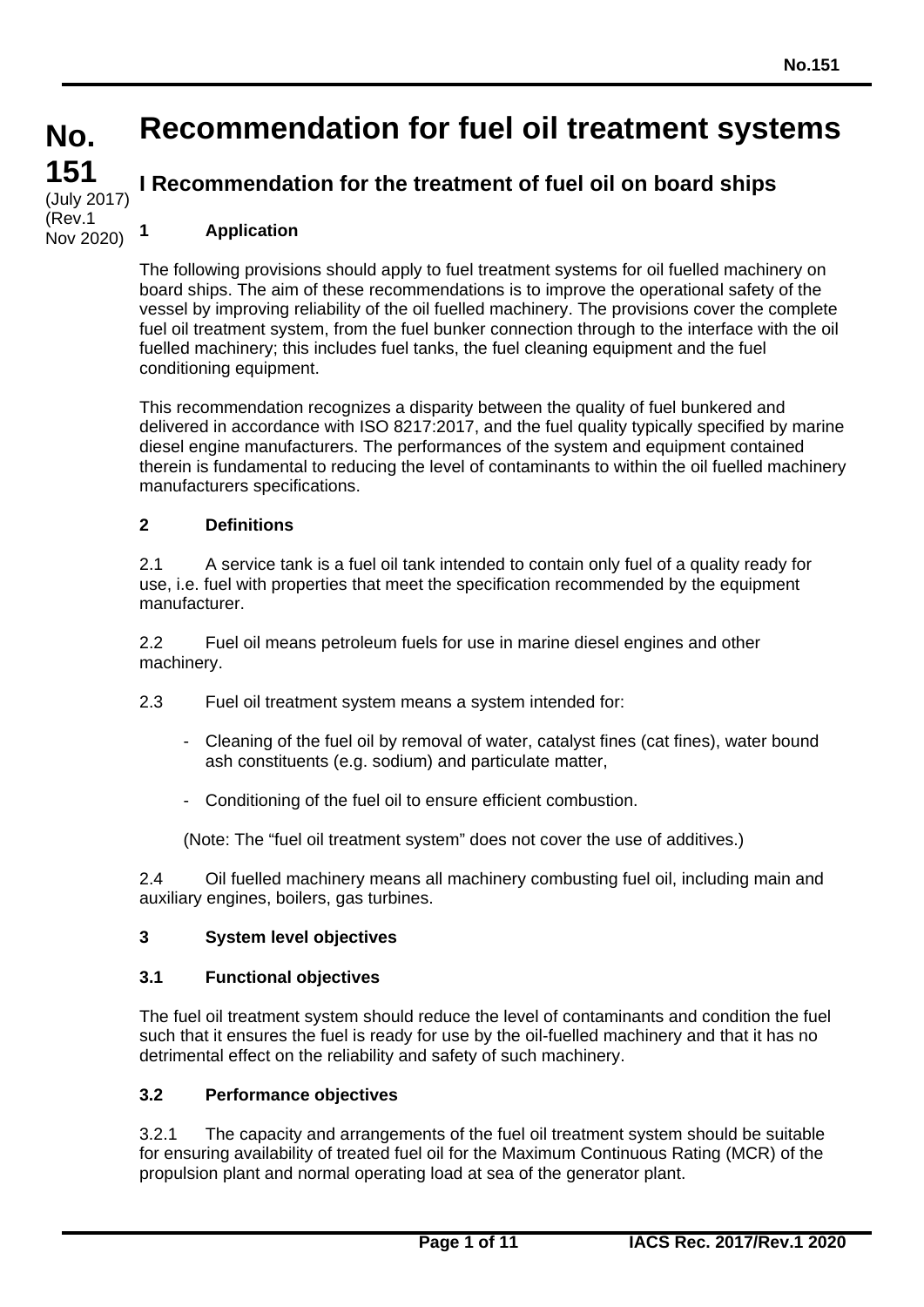3.2.2 The capacity and arrangements of the fuel oil treatment system should be determined on the basis of the requirements of the oil fuelled machinery manufacturer and the types of fuel: Residual Marine Fuel (RMF), Distillate Marine Fuel (DMF) to be bunkered to the ship.

3.2.3 The fuel oil treatment system should be provided with redundancy so that failure of one system will not render the other system(s) inoperative. Arrangements should ensure that any single failure in the system will not interrupt the supply of clean fuel to machinery used for propulsion and electrical generating purposes where the fuel conditioning system is installed between fuel oil service tanks and the inlet to the combustion system.

3.2.4 Main bunker tanks should be arranged to limit the need to mix newly bunkered fuel with fuel already on-board. When mixing of fuel oil is necessary, a compatibility test should be performed prior to transfer.

3.2.5 The fuel oil at engine inlet should be of properties recommended by the engine manufacturer.

3.2.6 The maximum amount of water reaching the engine should be 0.3 % v/v or according to engine maker's recommendations.

3.2.7 The maximum amount of catalyst fines reaching the engine should be 10 ppm Al+Si and in some instances this might rise to 15 ppm however every attempt must be made to reduce the catalyst to the lowest possible levels. Note: Particle size has a significant influence on the capacity of the centrifugal separators to lower the level of catalyst fines in the fuel, with particles of 2 microns or less being particularly difficult to remove. The presence of particles of 2 microns size or lower may cause difficulties in achieving the 10 ppm limit. Engine manufacturer recommendations should also be referred to for any further system specific recommendations.

# **3.3 System interfaces**

3.3.1 Bunkered fuels should meet ISO 8217:2017 or may meet an oil-fuelled machinery consumer manufacturers' specification.

# **3.3.2 Sampling points**

3.3.2.1 The fuel oil treatment system should be provided with sampling points.

3.3.2.2 The sampling points should meet MEPC.1/Circ.864/Rev.1 'Guidelines for on board sampling and verification of the sulphur content of the fuel oil used on board ships' (approved at MEPC74 in May 2019) and should be located as follows:

- .1 after the transfer pump discharge,
- .2 before and after the fuel cleaning equipment, and
- .3 after the fuel oil service tank, before any fuel change over valve,
- .4 before fuel enters the oil fuelled machinery.

3.3.2.3 Sampling points should be provided at locations within the fuel oil system that enable samples of fuel oil to be taken in a safe manner.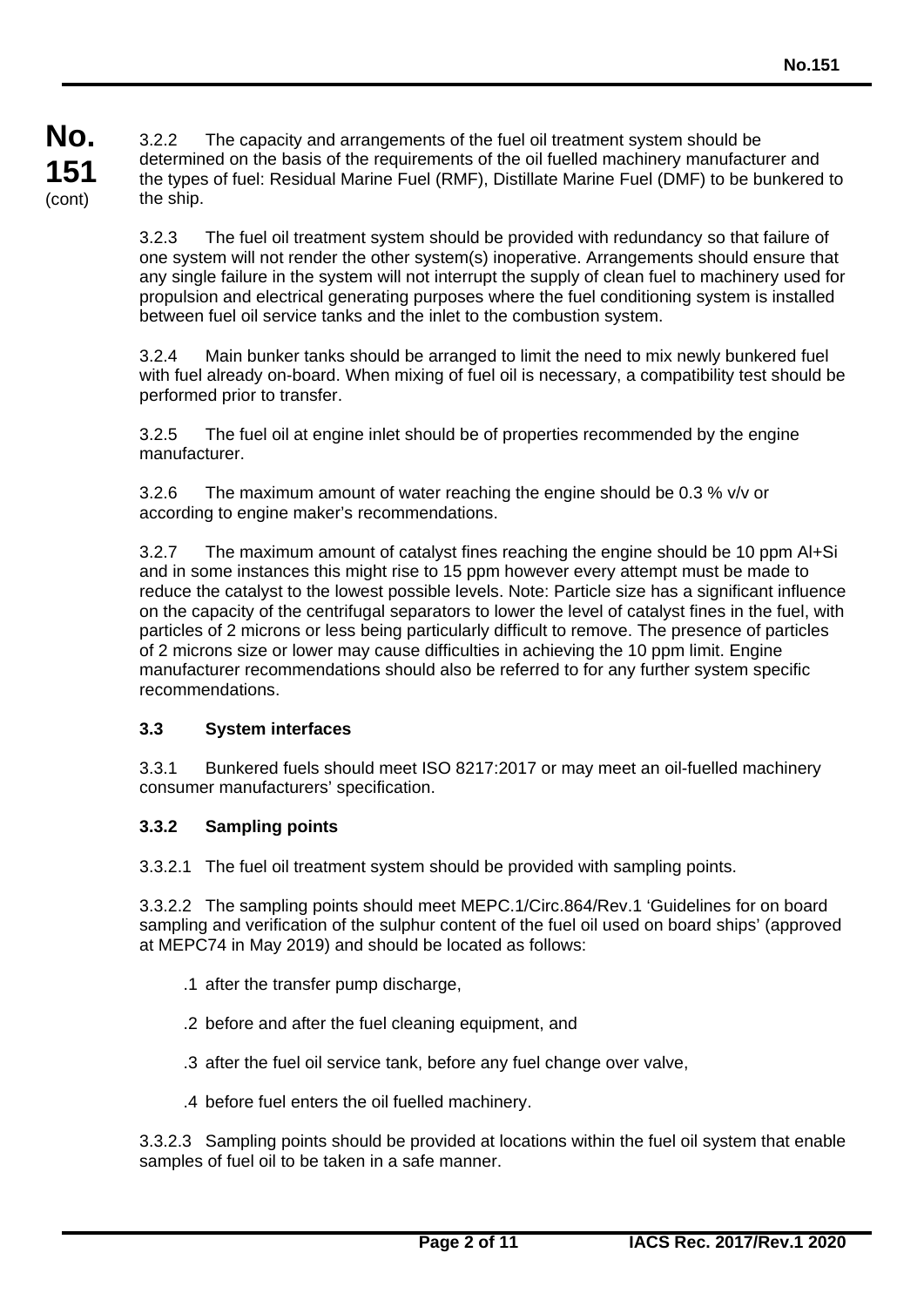3.3.2.4 The position of a sampling point should be such that the sample of the fuel oil is representative of the fuel oil quality passing that location within the system.

3.3.2.5 The sampling points should be located in positions as far removed as possible from any heated surface or electrical equipment so as to preclude impingement of fuel oil onto such surfaces on equipment under all operating conditions.

# **3.4 Verification**

**No.**

**151** (cont)

# 3.4.1 Review of plans and documents

3.4.1.1 Plans and documents demonstrating compliance with the recommendations included in section 3.4 should be submitted for consideration.

### 3.4.2 Shipboard verification

3.4.2.1 The fuel oil treatment system is recommended to be inspected by the Surveyor after installation on board to confirm that the arrangement, installation and workmanship are in accordance with the equipment specification and this recommendation.

3.4.2.2 The fuel oil treatment system should be provided with sampling cocks located in convenient positions e.g. at the transfer pump from the bunker tanks, before and after the centrifuges and after the service tank.

3.4.2.3 It is recommended that diagram of sampling points showing sampling points location be retained on board the ship and be presented to the surveyor during regular surveys.

3.4.2.4 It is recommended that records of fuel sample analysis according to ISO 8217:2017 be retained on board the ship and be presented to the surveyor during regular surveys.

3.4.2.5 It is recommended that a drip sample of fuel should be taken during bunkering in accordance with ISO 13739:2020, in particular its Section 9 and taking into account ISO 3170:2004 for manual sampling or ISO 3171:1988 for automatic sampling as applicable.

3.4.2.6 It is recommended that once a new bunker has started to be used, a fuel system audit is performed by a responsible person on board, taking fuel samples from before and after the treatment plant and at the engine fuel rail.

#### **4 Equipment level objectives**

#### **4.1 Fuel tanks**

#### **4.1.1 Functional objectives**

4.1.1.1 Settling and service tanks for fuel oil should be designed and constructed in such a way as to direct water and sludge towards a drainage outlet.

4.1.1.2 If settling tanks are not provided, the fuel oil bunker (storage) and daily service tanks should be designed and constructed in such a way as to direct water and sludge towards a drainage outlet.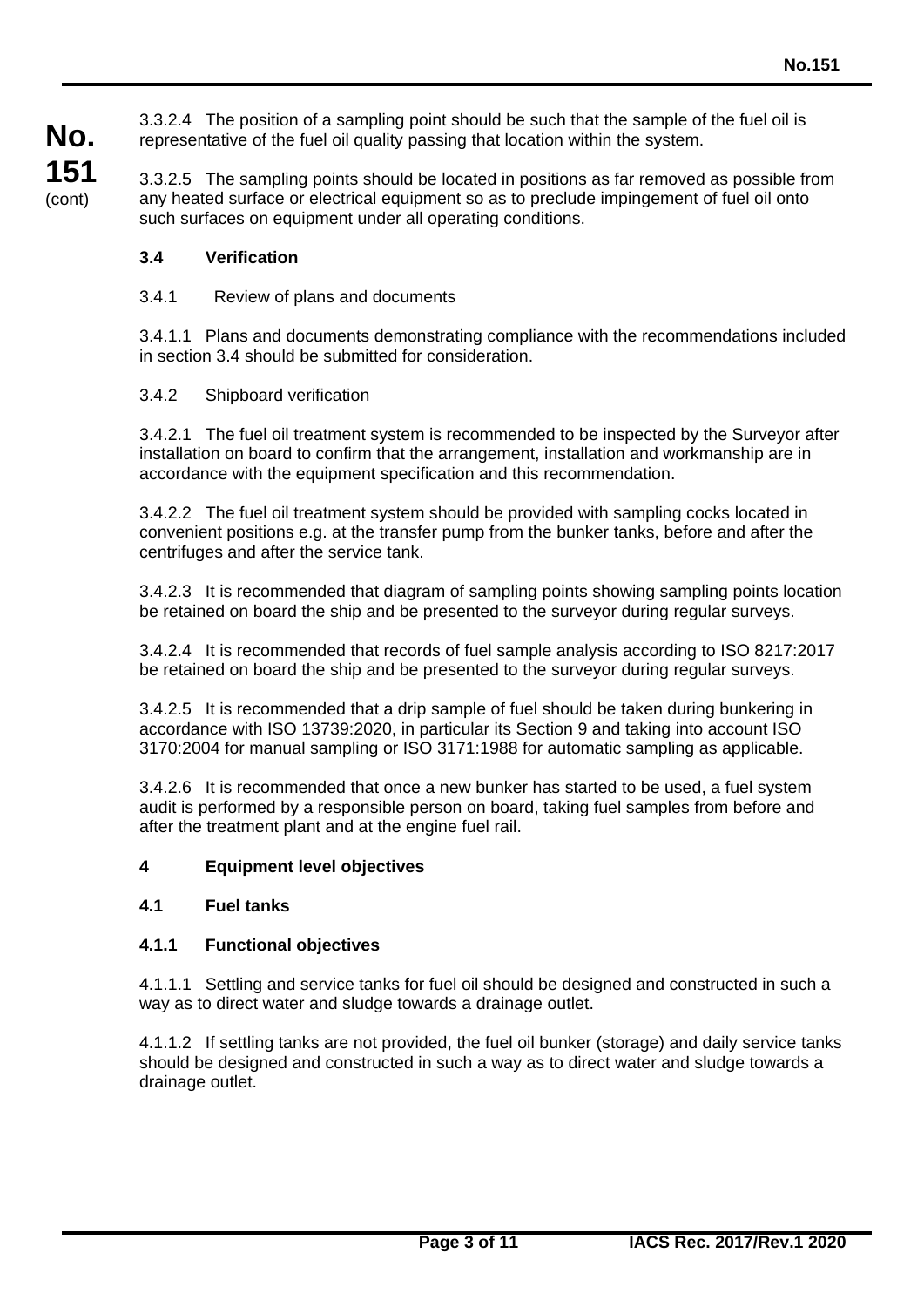# **4.1.2 Performance objectives**

4.1.2.1 Provisions should be made so that fuel is maintained at a temperature commensurate with the needs of system equipment to function in accordance with manufacturers' requirements.

4.1.2.2 A temperature controller of PID type should be fitted to ensure that the fuel is maintained at the temperature required for optimum system performance.

### **4.1.3 Equipment interfaces**

4.1.3.1 Open drains for removing the water from fuel tanks should be fitted with valves or cocks of the self-closing type.

4.1.3.2 A tank drain cock should not be considered as a sampling point.

4.1.3.3 Fuel suction points should be located at an appropriate distance above the tank drain point to prevent accumulated water and sludge being drawn into the fuel oil treatment system (e.g. a minimum 5% of the tank volume is below the suction of the high suction pipe).

4.1.3.4 It is recommended that at least one low suction point and one high suction point be provided on the settling and service tank.

#### **4.1.4 Equipment Operations**

4.1.4.1 Provision should be made for collecting the discharge from the fuel oil tank bottom drain valves. Appropriate access should be provided for personnel to enable tank maintenance operations to be conducted safely.

#### **4.1.5 Physical characteristics**

4.1.5.1 The bottoms of fuel settling tanks and fuel service tanks should slope towards the drainage outlet.

4.1.5.2 The internal surfaces of the bottoms of heavy fuel oil settling tanks and service tanks should be such that the passage of sludge to the lowest part of the tank is not restricted.

4.1.5.3 The materials and/or their surface treatment used for the storage and distribution of fuel oil should be selected such that they do not introduce contamination or modify the properties of the fuel.

4.1.5.4 The service tank overflow return line to the settling tank should be drawn from near the bottom of the service tank to the top of the settling tank to ensure any accumulating sediment in the service tank bottom is minimised.

#### **4.1.6 Verification**

#### 4.1.6.1 Review of plans and documents

.1 Plans and documents demonstrating compliance with the recommendations of section 4.1 should be submitted for consideration.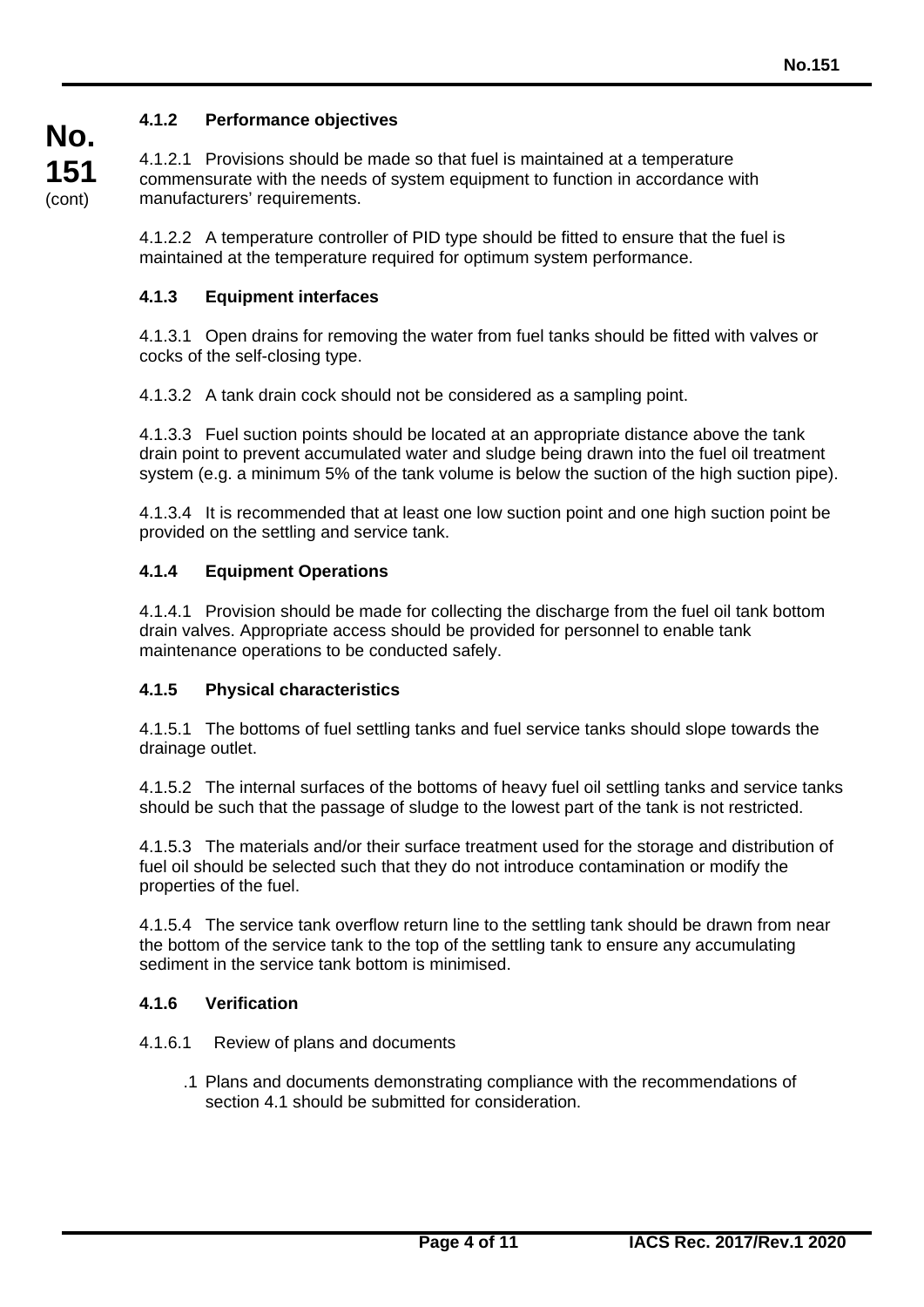# 4.1.6.2 Manufacturing

.1 It is recommended to confirm that the sampling device is of an appropriate type recognized by the Society.

# **4.2 Fuel temperature management equipment**

### **4.2.1 Functional objectives**

4.2.1.1 Heaters and coolers should safely manage the temperature of fuel oil, commensurate with the needs of the system design from storage to combustion machinery fuel rail. Cold Filter Plugging points and Cloud Points as well as the pour point for DMF fuels need to be considered in light of the ship's intended operating area and ambient temperatures.

4.2.1.2 When the engines use low viscosity DMF ( $\sim$  2,0 – 3,0 cSt at 40 °C) it is recommended to install a cooler to the fuel oil return line to ensure that minimum fuel injection viscosity specified by the equipment manufacturers can be maintained.

4.2.1.3 Fuel heater control should be able to respond quickly to sudden fuel flow changes to avoid overheating, for example, during the discharge cycles of the centrifugal separators.

4.2.1.4 The presence on board of spare heaters and coolers should be considered.

### **4.2.2 Performance objectives**

4.2.2.1 Where heating or cooling of the fuel oil is required for the efficient functioning of the fuel oil treatment system, a minimum of two heating or cooling units should be provided. Each heating or cooling unit should be of sufficient capacity to maintain the required temperature of the fuel oil for the required delivery flow rate.

4.2.2.2 Automatic viscosity controllers should be provided as the primary means to control required injection viscosity with manual temperature control being only a secondary back up options in order to ensure that the broadening range of fuel formulations to meet the lower sulphur limits for both inside and outside ECA-SOx operations is addressed smoothly and not overlooked by the crew.

#### **4.2.3 Equipment interfaces**

4.2.3.1 Heaters and coolers should be located to avoid oil spray or oil leakages onto hot surfaces or other sources of ignition, or onto rotating machinery parts. Where necessary, shielding should be provided.

4.2.3.2 Heaters and coolers should be located to allow easy access for routine maintenance.

#### **4.2.4 Verification**

- 4.2.4.1 Review of plans and documents
	- .1 Plans and documents demonstrating compliance with the recommendations of section 4.2 should be submitted for consideration.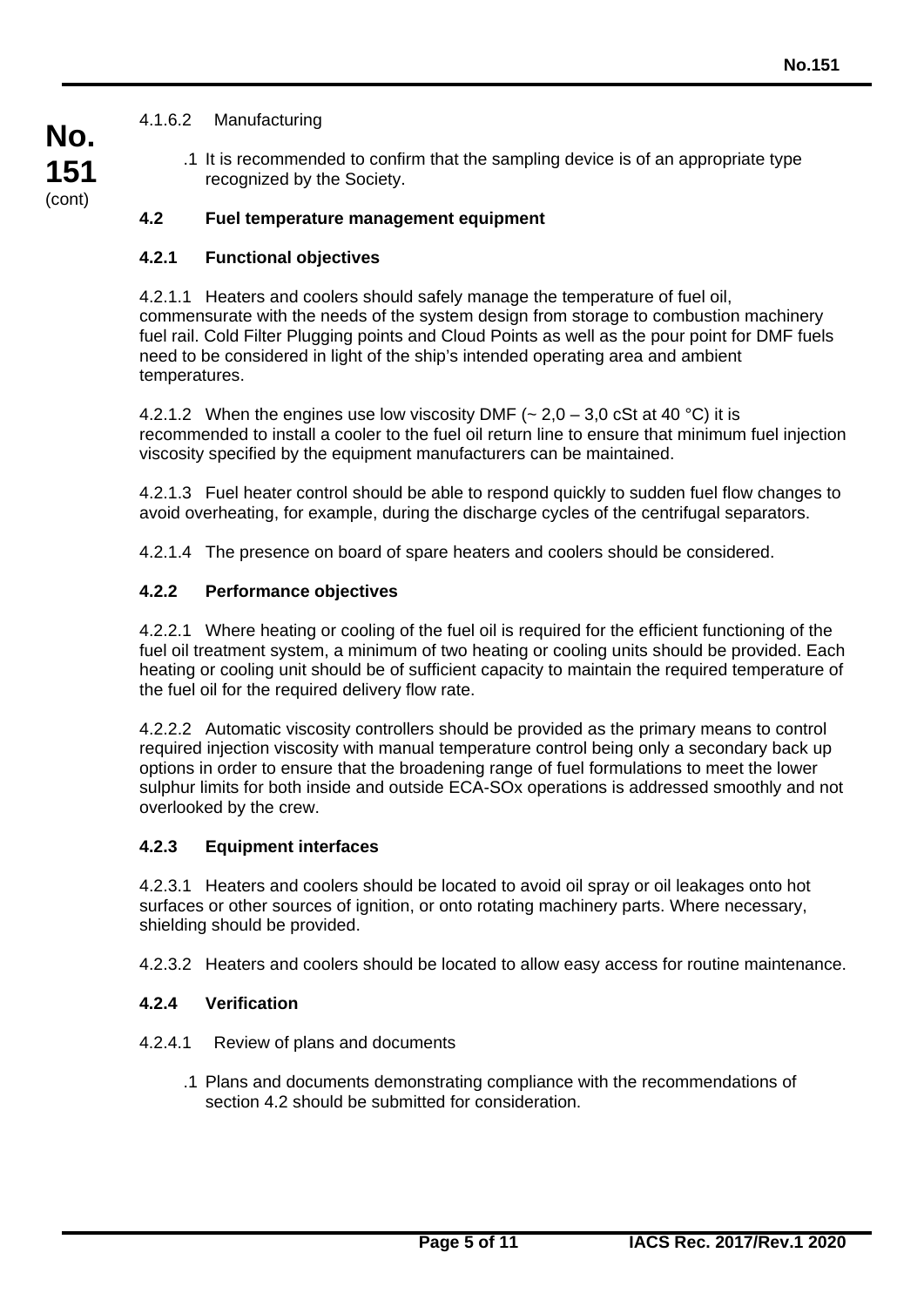# 4.2.4.2 Manufacturing

.1 It is recommended that final testing of heaters and coolers be conducted in the presence of the Society's Surveyor or an Alternative Certification Scheme specified in UR Z26 be applied to manufacturing and testing. Alternatively, testing at an "accredited laboratory/testing facility" could be considered.

#### 4.2.4.3 Shipboard verification

.1 It is recommended that satisfactory heater or cooler operation be verified after installation on board.

# **4.3 Pumps**

### **4.3.1 Functional objectives**

4.3.1.1 Fuel pumps should be capable of pumping all grades of fuel expected within the section of fuel system to which they are fitted.

### **4.3.2 Performance objectives**

4.3.2.1 Fuel pump capacity should ensure that fuel flow rate through the fuel system is sufficient to maintain the installed oil-fuelled machinery's fuel consumption during normal operation, according to SOLAS Regulation II-1/26.3.

### **4.3.3 Equipment interfaces**

4.3.3.1 Fuel pumps should be protected from coarse and abrasive solids entering the pump. The degree to which such solids are filtered should be in accordance with the pump manufacturer's instructions.

4.3.3.2 Pumps should be located to allow easy access for routine inspection and maintenance.

#### **4.3.4 Verification**

- 4.3.4.1 Review of plans and documents
	- .1 Plans and documents demonstrating compliance with the recommendations of section 4.3 should be submitted for consideration.

#### 4.3.4.2 Manufacturing

.1 It is recommended that final testing of fuel pumps be conducted in the presence of the Society's Surveyor or an Alternative Certification Scheme specified in UR Z26 be applied to manufacturing and testing. Alternatively, testing at an "accredited laboratory/testing facility" could be considered.

#### 4.3.4.3 Shipboard verification

.1 It is recommended that satisfactory fuel pump operation be verified after installation on board.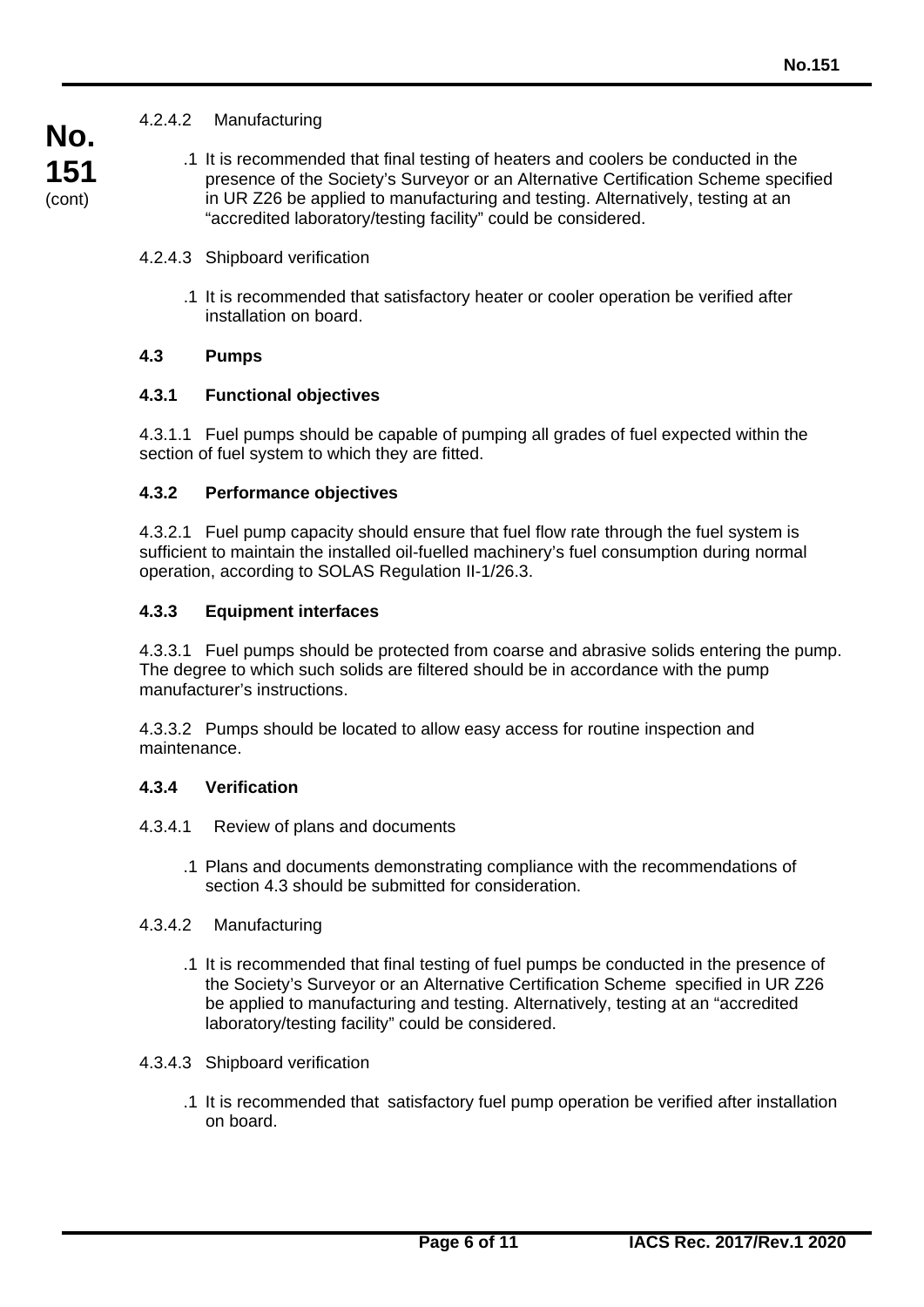# **4.4 Filters**

# **4.4.1 Functional objectives**

4.4.1.1 Fuel filters should reduce the level of contaminants in the fuel in order to minimise wear or other damage to functional elements of the fuel system e.g. pumps and oil fuelled machinery.

# **4.4.2 Performance objectives**

4.4.2.1 Capacity of fuel filters should be sufficient to reduce the level of contaminants in the fuel to a level commensurate with the downstream equipment manufacturers' specifications.

### **4.4.3 Equipment interfaces**

4.4.3.1 Filters should be located to avoid oil spray or oil leakages onto hot surfaces or other sources of ignition, or onto rotating machinery parts. Where necessary, shielding should be provided.

4.4.3.2 Filters should be located to allow easy access for routine maintenance.

4.4.3.3 The arrangements of filters should be such that any unit can be cleaned without interrupting the supply of filtered oil to the combustion system.

4.4.3.4 The design of filter and strainer arrangements should be such as to avoid the possibility of them being opened inadvertently when under pressure.

### **4.4.4 Equipment Operations**

4.4.4.1 The design and construction of fuel filters should facilitate their safe maintenance and replacement of filter elements.

#### **4.4.5 Physical characteristics**

4.4.5.1 Filters should be fitted in the fuel oil supply lines to each oil fuelled machinery to ensure that only suitably filtered oil is fed to the combustion system.

#### **4.4.6 Verification**

- 4.4.6.1 Manufacturing
	- .1 The manufacturer should verify and document that each fuel filter meets the declared performance specifications.
- 4.4.6.2 Shipboard verification
	- .1 It is recommended that maintenance records for fuel oil filters be available to the surveyor during regular surveys.
	- .2 It is recommended that documentation be available to the surveyor which demonstrates that the correct fuel oil filter cleaning procedures and prescribed associated equipment are available.

**No.**

**151** (cont)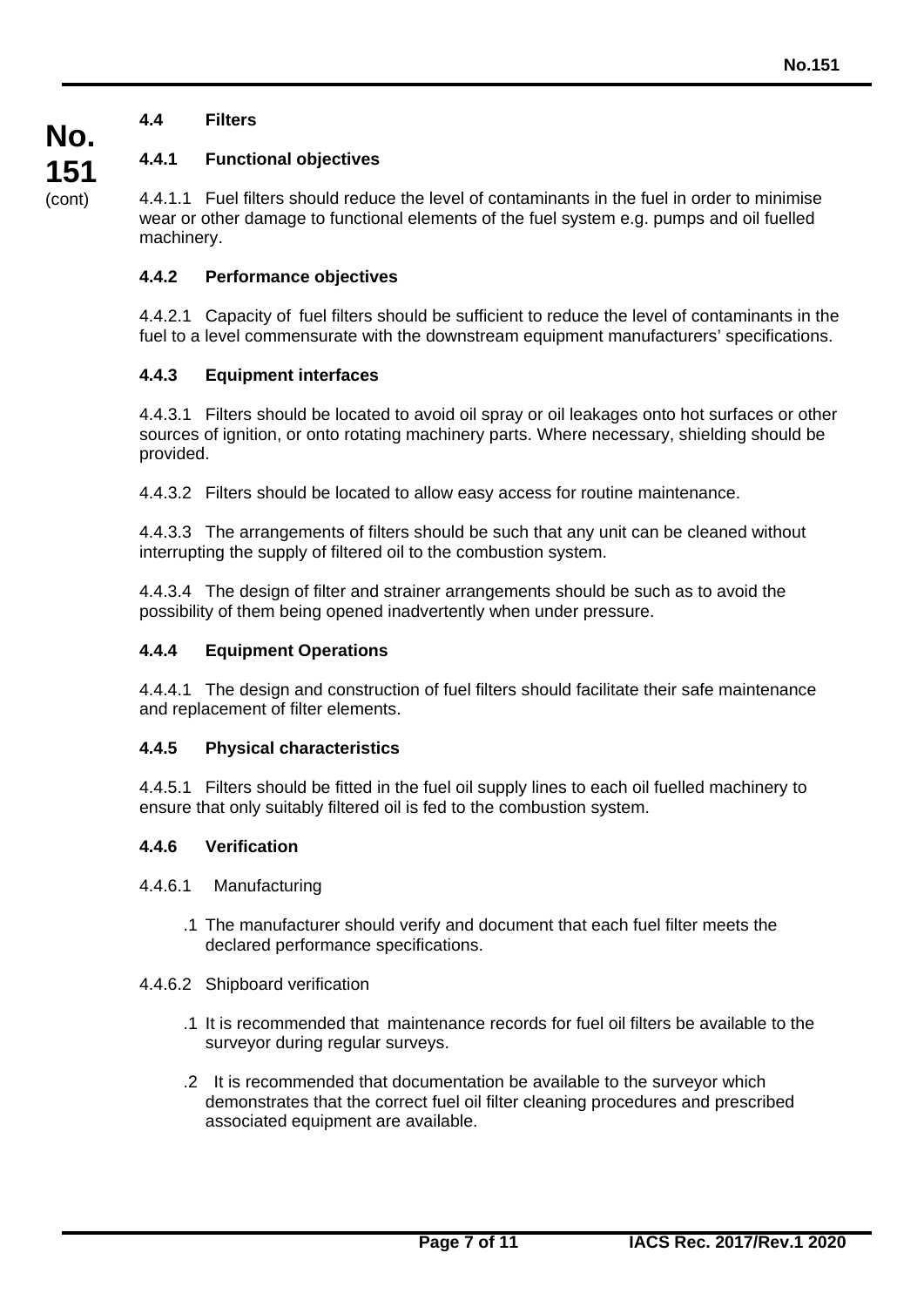# **4.5 Centrifugal Separators**

# **4.5.1 Functional objectives**

4.5.1.1 Where necessary to ensure reliable operation of main propulsion machinery and all auxiliary machinery essential to the propulsion and the safety of the ship, centrifugal separators should remove water and particulates that would otherwise cause excessive wear or other related failures of the oil fuelled machinery.

# **4.5.2 Performance objectives**

4.5.2.1 The total installed capacity of centrifugal separators should be determined as part of the overall system design in order to achieve the oil fuelled machinery manufacturers requirements for fuel quality. However, a minimum of two separators, each of a capacity to ensure reliable operation of the fuel oil fuelled machinery, should be fitted, and arranged so that they can be operated in parallel to address the removal of gross contamination of water and abrasives.

4.5.2.2 The performance of the separator should not be impaired by any equipment upstream or downstream of it in the system as recommended by the separator manufactures.

# **4.5.3 Equipment interfaces**

4.5.3.1 Centrifugal separators should be located to avoid oil spray or oil leakages onto hot surfaces or other sources of ignition, or onto rotating machinery parts. Where necessary, shielding should be provided.

4.5.3.2 Centrifugal separators should be located to allow easy access for routine maintenance.

# **4.5.4 Equipment Operations**

4.5.4.1 The design and construction of centrifugal separators should facilitate their maintenance in a safe manner.

# **4.5.5 Verification**

4.5.5.1 Recognised standards

- .1 Centrifugal separators should be certified for a flow rating in accordance with a recognised standard.
- .2 Centrifugal separators should meet the safety requirements of a recognised standard, e.g. EN 12547:2014, Centrifuges — Common safety requirements.

#### 4.5.5.2 Manufacturing

.1 It is recommended that final testing of centrifugal separators be conducted in the presence of the Society's Surveyor or an Alternative Certification Scheme specified in UR Z26 be applied to manufacturing and testing. Alternatively, testing at an "accredited laboratory/testing facility" could be considered.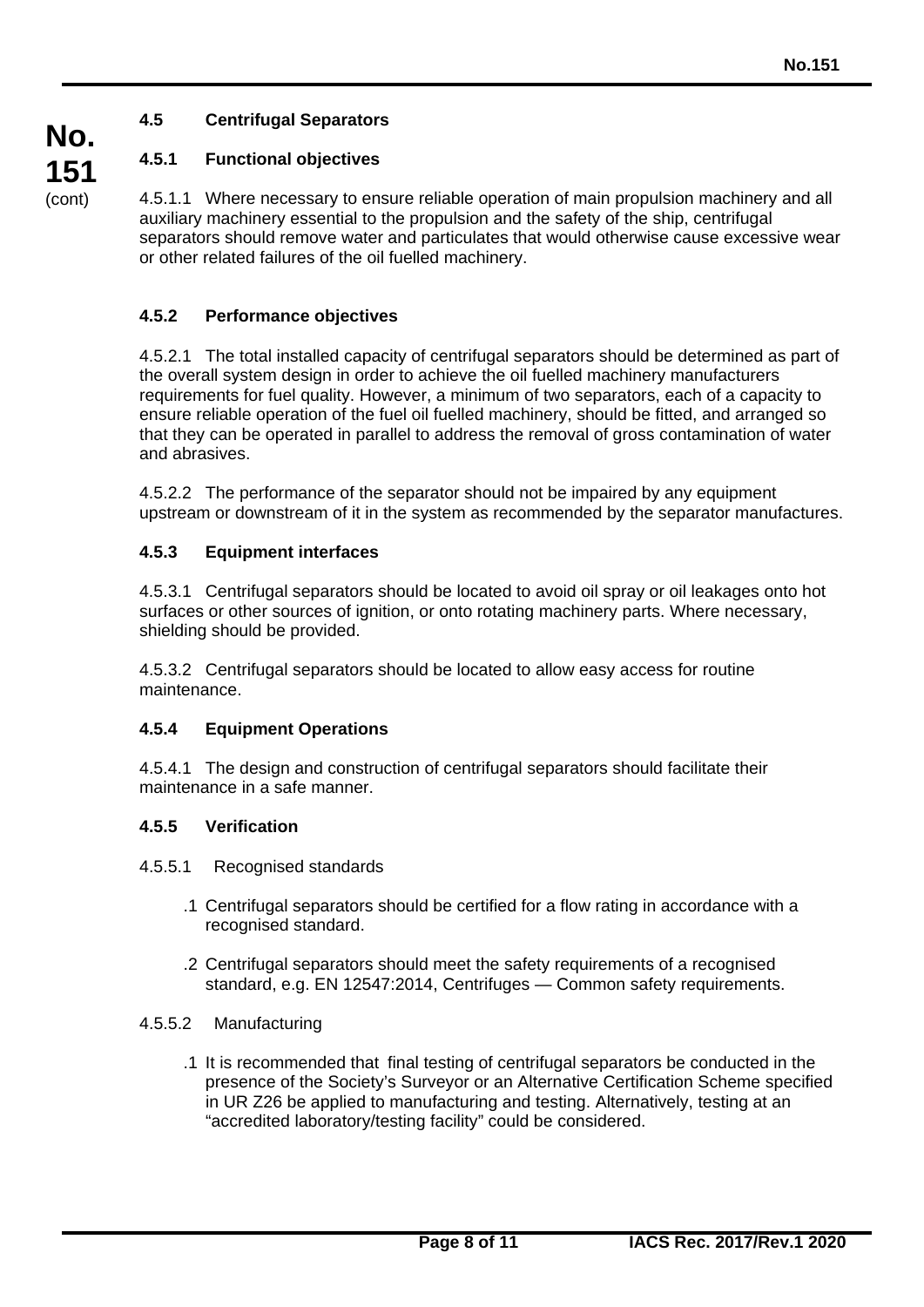**No. 151** (cont)

4.5.5.3 Shipboard verification

- .1 It is recommended that correct operation of centrifugal separators be verified after installation on-board.
- .2 It is recommended that maintenance records of centrifugal separators be available to Surveyors during regular surveys.

# **II Tests procedures to confirm the ability of RMF fuel oil pumps operation with marine fuels with low viscosity**

# **5 Application**

5.1 The following provision should be applied to the fuel oil pumps used in the fuel oil treatment and transfer systems when operating with marine fuels with low viscosity.

- 5.2 The provision should be applied to:
	- Primary essential services fuel oil pumps (main and stand-by) used in all services that need to be maintained in continuous operation. These include: separator fuel oil supply pumps; booster pumps, feeder pumps, fuel valve cooling pumps, (in systems which use fuel oil for this service).
	- Fuel pumps that are not required to be in continuous operation, e.g. fuel oil transfer pumps.

# **6 Fuel oil pump arrangements**

For ships intending to use RMF and/or DMF in non-restricted areas and marine fuels with a sulphur content not exceeding 0.10 % m/m and minimum viscosity of 2.0 cSt in emission control areas, the pump arrangements should be based upon MSC.1/Circ.1467 in compliance with SOLAS regulation II-I/26.3.4. (See also IACS UI SC255).

### **7 Tests procedures to confirm the ability of HFO fuel oil pumps operation with marine fuels with a sulphur content of 0.10% and a minimum viscosity of 2,0 cSt**

# **7.1 Testing**

7.1.1 Each fuel oil pump intended for use in a fuel oil system on board a ship should be subjected to testing in the presence of the Society's Surveyor, or an Alternative Certification Scheme specified in UR Z26 should be applied to manufacturing and testing. Alternatively, testing at an "accredited laboratory/testing facility" could be considered.

7.1.2 Type tests carried out for a particular type of pump will be accepted for all pumps of the same type built by both Licensors and Licensees.

# **7.2 Running test**

7.2.1 A running test should be carried out with a minimum or lower viscosity fuel oil with a sulphur content of 0.10 % m/m or less specified in ISO 8217:2017 Specifications for Marine Fuels; recommended fuel oil viscosity value for the test should be 2,0 cSt at the fuel pump.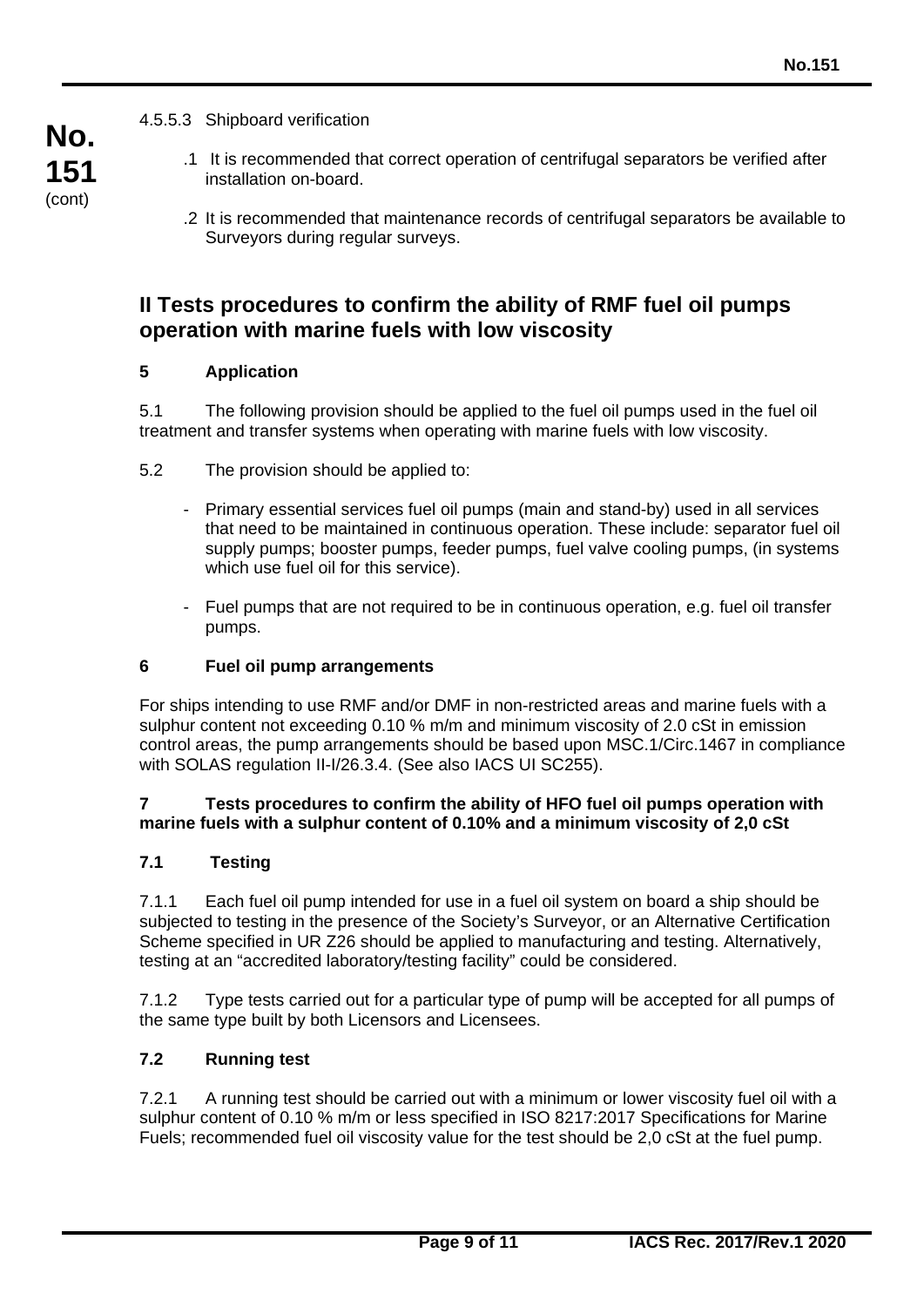7.2.2 The lubricity of fuel oil for running test should be less than 520 μm as determined by a high-frequency reciprocating rig test according to ISO 12156-1:2018.

7.2.3 The running test should be conducted for a minimum of 250 hours for pumps for both continuous and non-continuous operation and at a discharge pressure equal to the nominal pump pressure rating.

7.2.4 During the running test the following data should be verified:

- volume rate of flow  $Q \,[\mathrm{m}^3/\mathrm{h}]$
- delivery head H [m]

**No.**

**151** (cont)

- pump power input P [kW]
- speed of rotation n [min-1]

7.2.5 During the running test, the pump should be checked for smooth running (for example ISO 10816 series and/or ISO 20816-1:2016 could be used as a basis for acceptance) and bearing temperature. The assessment should be based on international standard or a Society's requirements, if applicable. This may be based on the pump manufacturer's in-house testing procedures acceptable to the Society.

# **7.3 Pumps suitability**

7.3.1 All elastomeric components in the fuel oil system (e.g. diaphragms) should be made of fluoro-rubber or other material suitable for use with marine fuels according to MSC.1/Circ.1321.

7.3.2 Displacement pumps should be fitted with relief valves. The discharge from the relief valve is normally to be led back to suction side of the pump.

7.3.3 The maximum amount of catalyst fines reaching the engine should be 10 ppm Al+Si and in some instances this might rise to 15 ppm however every attempt must be made to reduce the catalyst to the lowest possible levels. Note: Particle size has a significant influence on the capacity of the centrifugal separators to lower the level of catalyst fines in the fuel, with particles of 2 microns or less being particularly difficult to remove. The presence of particles of 2 microns size or lower may cause difficulties in achieving the 10 ppm limit. Engine manufacturer recommendations should also be referred to for any further system specific recommendations.

7.3.4 Dedicated continuous monitoring of the quantity of cat fines between the pump and the service tank outlet should be considered. If continuous monitoring of cat fines is not implemented, and the fuel type used is RMF, then weekly sampling and analysing of cat fine level at service tank outlet is recommended to ensure that cat fine level doesn't exceed maximum level.

7.3.5 Compatibility test kits, approved or recommended by the fuel oil manufacturer, should be used when bunkering two or more different fuel types, e.g. a high sulphur and low 0,10 % m/m sulphur fuel.

7.3.6 An automated fuel oil changeover valve/system or manual valve/system that can provide for timed changeover of fuel oil from one type to another should be provided and done in accordance with the engine manufacturers' recommendation.